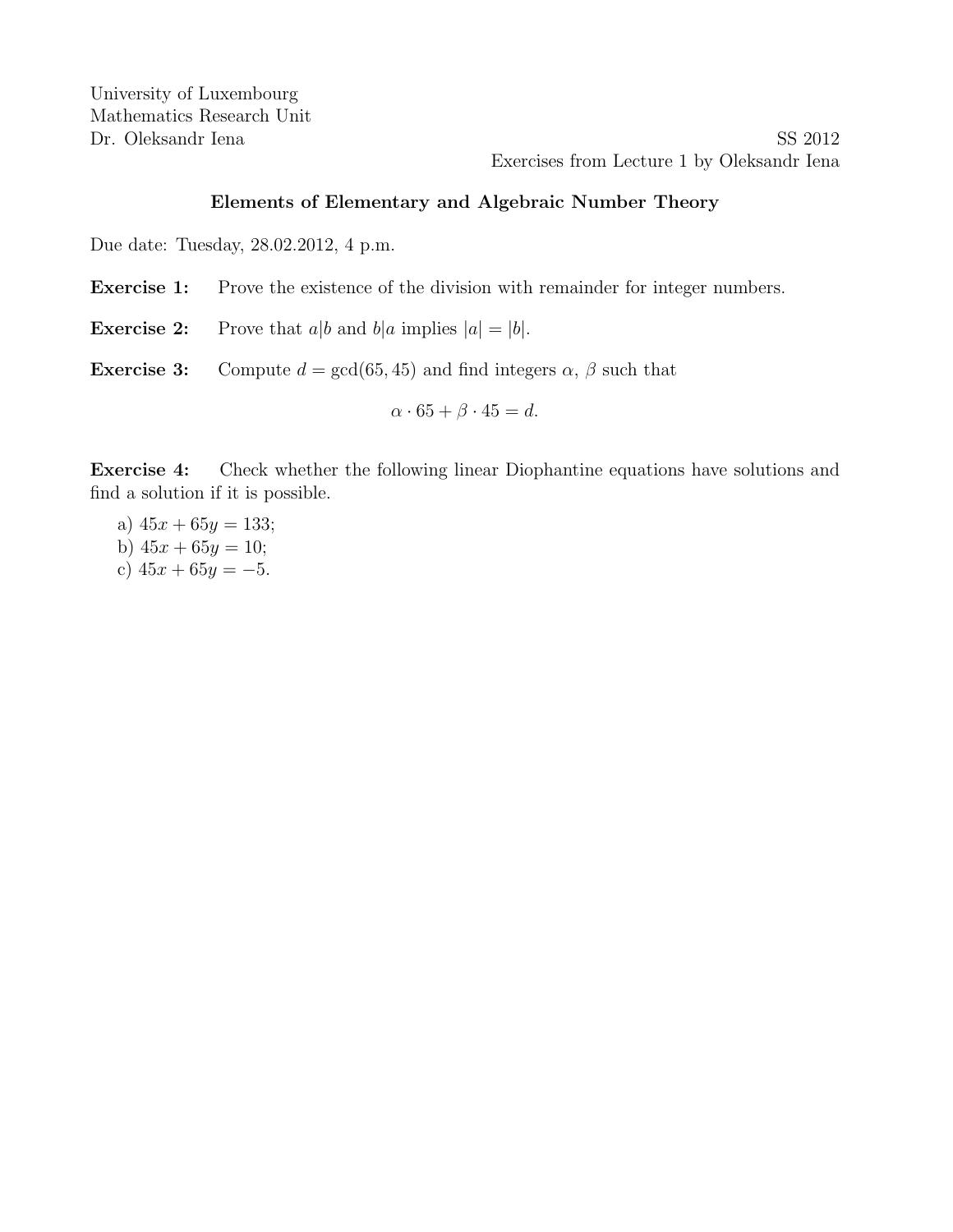Dr. Oleksandr Iena SS 2012 Exercises from Lecture 2 by KF

### Elements of Elementary and Algebraic Number Theory

Due date: Tuesday, 6.03.2012, 4 p.m.

**Exercise 1:** Show that the integer solutions of the equation

 $x^2 + y^2 = z^2$ ,  $x, y, z > 0$ ,  $gcd(x, y, z) = 1$ ,

so called Pythagorean triples, are all given, up to possible permutation of x and y, by the formulae

 $x = u^2 - v^2$ ,  $y = 2uv$ ,  $z = u^2 + v^2$ ,

where  $u, v \in \mathbb{Z}, u > v > 0$ ,  $gcd(u, v) = 1$ , and the numbers u and v are not simultaneously odd.

Hint: Notice that x and y can not be odd simultaneously. Assume that y is even, write  $z^2 - x^2 = y^2$  and notice that x and z have to be odd.

**Exercise 2:** Let  $x \in \mathbb{Z}[i]$ . Recall that the norm defined by

$$
N(x) = x \cdot \bar{x} = (\text{Re}(x))^2 + (\text{Im}(x))^2
$$

satisfies the following properties:

- $N(xy) = N(x)N(y)$ , for all  $x, y \in \mathbb{Z}[i]$ ,
- $x \in (\mathbb{Z}[i])^{\times} \Leftrightarrow N(x) = 1$ , where  $(\mathbb{Z}[i])^{\times}$  is the group of the invertible elements of  $\mathbb{Z}[i]$ .

1. Show that if  $N(x) = p$ , where p is a prime number, then x is irreducible in  $\mathbb{Z}[i]$ .

2. Let  $p \in \mathbb{Z}$  be a prime number. Show that p is irreducible in  $\mathbb{Z}[i]$  if and only if one can not write it a sum of two squares (equivalent to  $p \equiv 3 \mod 4$ ).

3. Deduce that if  $N(x) = N(p)$ , where p is a prime number such that  $p \equiv 3 \mod 4$ , then x is irreducible.

#### Exercise 3:

- 1. Give the sequence corresponding to the polynomial  $x^7 2x^3 + x 1$ .
- 2. Give the sequence corresponding to the product of polynomials  $x^2 1$  and  $x^2 + 1$ .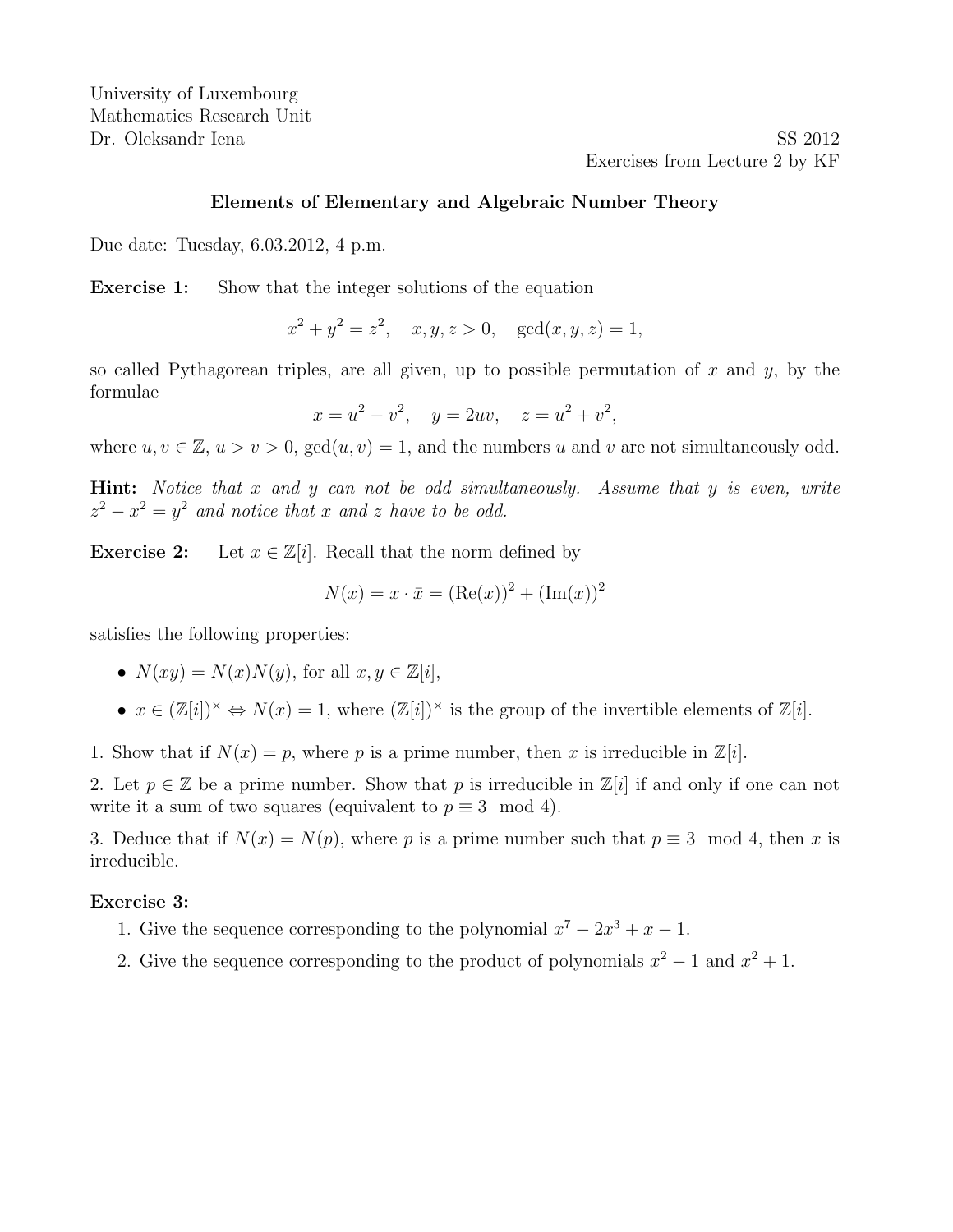University of Luxembourg Mathematics Research Unit Dr. Oleksandr Iena SS 2012

Exercises from Lecture 3 by RDS

## Elements of Elementary and Algebraic Number Theory

Due date: Tuesday, 13.03.2012, 4 p.m.

**Exercise 1:** Write the rational numbers 47 38 and 17 7 as continued fractions.

Exercise 2: a) Write the ratio  $f_n$  $f_{n-1}$ of two consecutive Fibonacci numbers as a continued fraction using the relations

$$
f_n = f_{n-1} + f_{n-2}, \quad f_{n-1} = f_{n-2} + f_{n-3}, \quad \dots \quad f_4 = f_3 + f_2, \quad f_3 = 2 \cdot f_2 + 0.
$$
  
b) Show that 
$$
\frac{f_n}{f_{n-1}} = \underbrace{[1; 1, 1, \dots, 1]}_{n-1}.
$$

Exercise 3: Write  $\sqrt{5}$  as a continued fraction.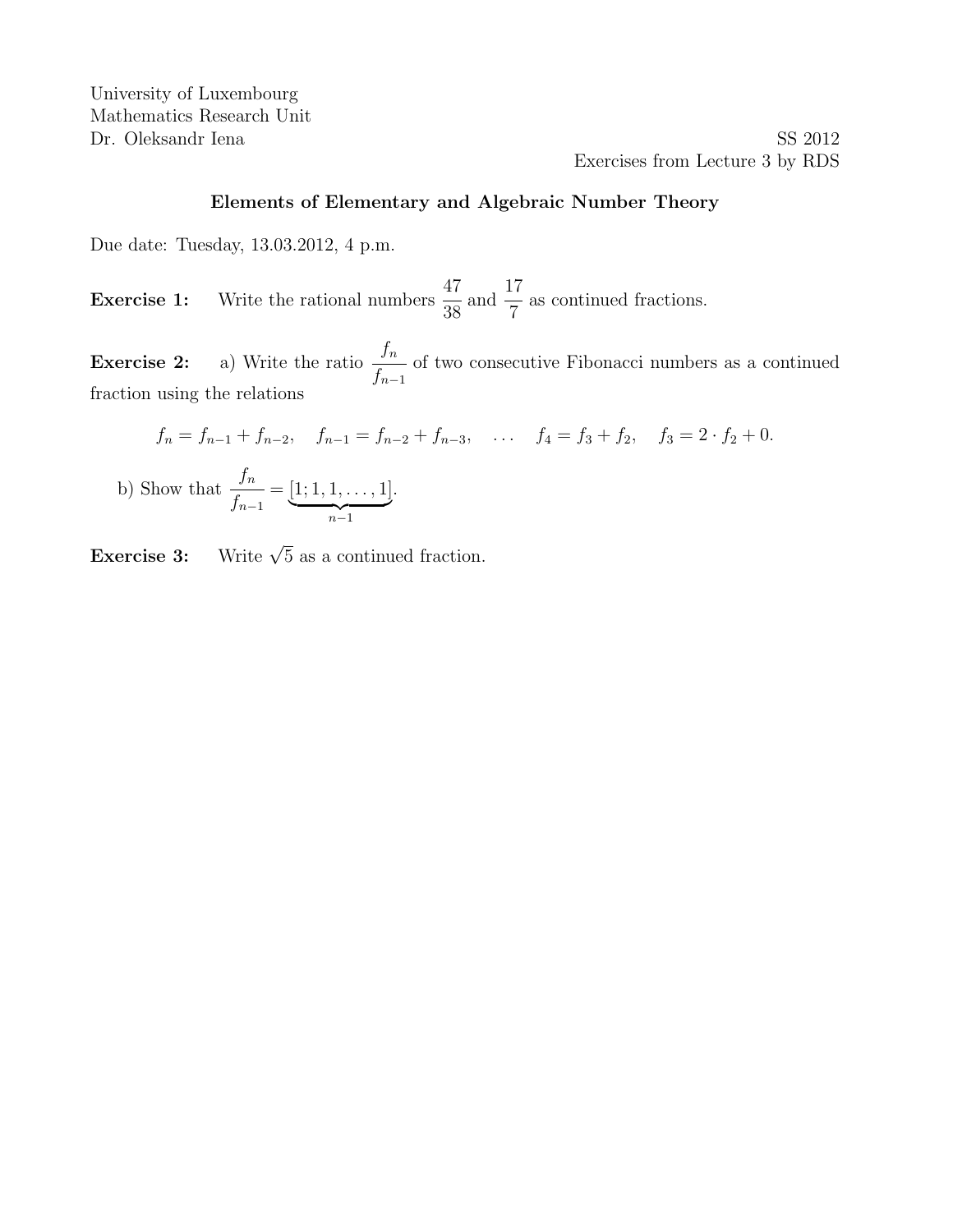Dr. Oleksandr Iena SS 2012 Exercises from Lecture 4 by MS

## Elements of Elementary and Algebraic Number Theory

Due date: Tuesday, 27.03.2012, 4 p.m.

Exercise 1: Make a list of all quadratic residues and all non-residues modulo 19.

**Exercise 2:** A number a is called a cubic residue modulo  $p$  if it is congruent to a cube modulo p, i. e.,

$$
a \equiv b^3 \mod p
$$

for some integer b.

a) Make a list of all cubic residues modulo 11 and modulo 13.

b) Find a and b such that neither of them is a cubic residue modulo 19, but their product ab is a cubic residue.

b) Find  $a$  and  $b$  such that neither of the numbers  $a, b, ab$  is a cubic residue modulo 19.

**Exercise 3:** Prove that  $q = 2$  is a primitive root modulo 19.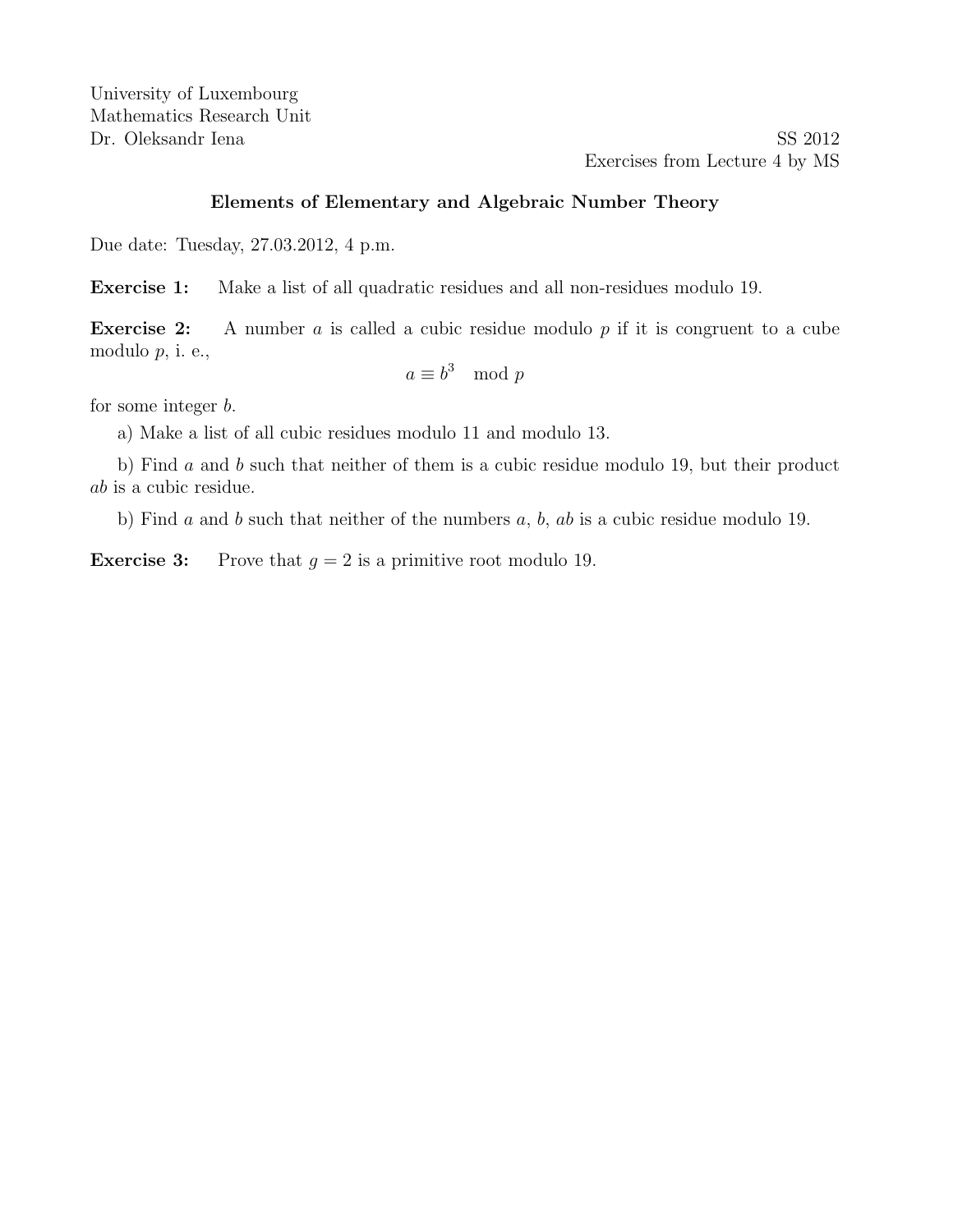University of Luxembourg Mathematics Research Unit Dr. Oleksandr Iena SS 2012

Exercises set 5 (Lectures 1–4)

## Elements of Elementary and Algebraic Number Theory

Due date: Tuesday, 27.03.2012, 4 p.m.

**Exercise 1:** Compute a greatest common divisor of  $25-5i$  and  $2-4i$  in the ring of Gaussian integers  $\mathbb{Z}[i]$ . Write down all possible results.

**Exercise 2:** a) Represent the number  $\sqrt{7}$  as a continued fraction.

b) Compute  $\overline{1,7}$ .

**Exercise 3:** Let  $p$  and  $q$  be odd prime numbers. Use the formula (quadratic reciprocity theorem)

$$
\left(\frac{p}{q}\right)\left(\frac{q}{p}\right) = (-1)^{\frac{p-1}{2}\frac{q-1}{2}},
$$

to decide whether the following equations have solutions:

a) 
$$
x^2 = 3 \mod 67
$$
;

b)  $x^2 = 19 \mod 43$ .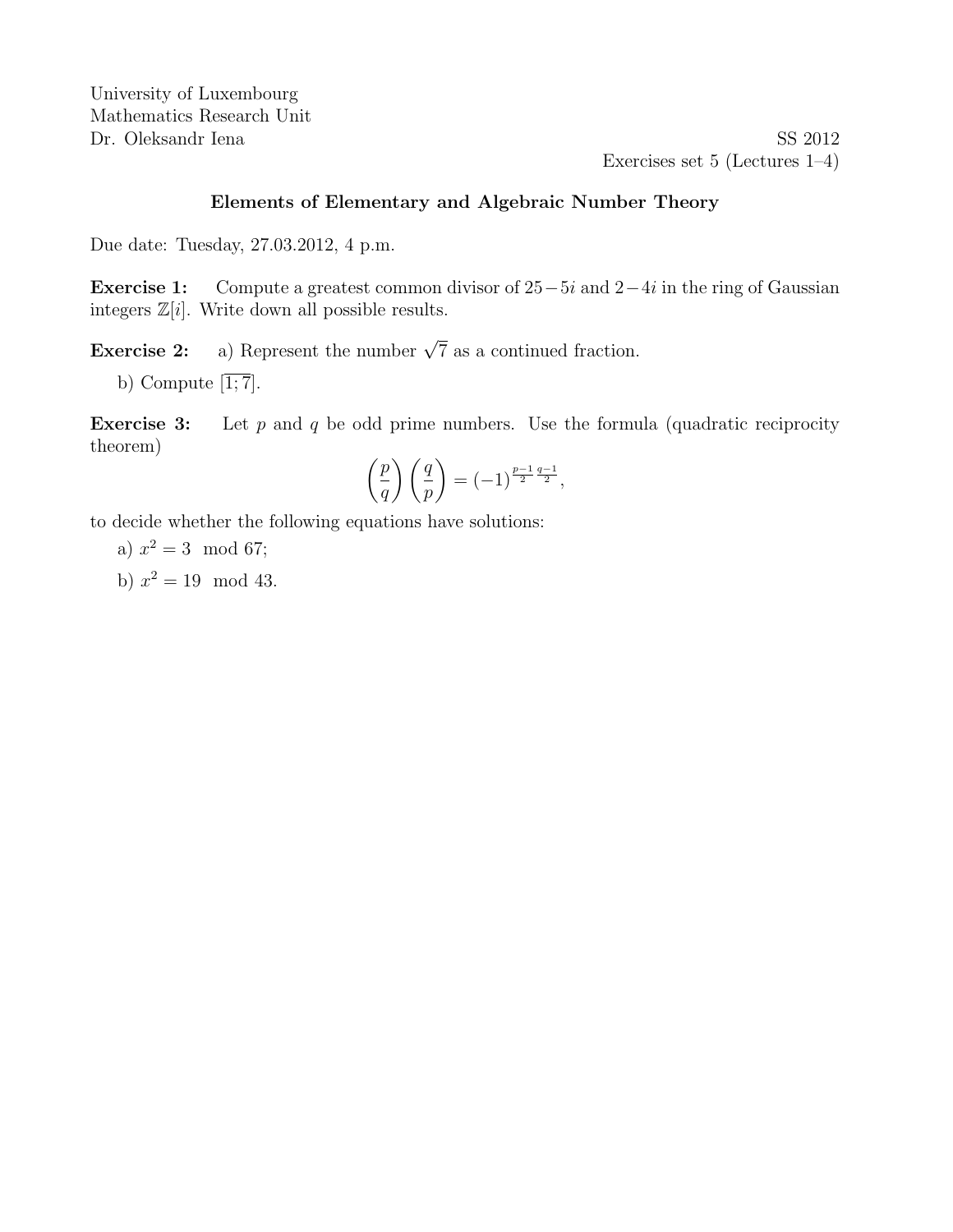Dr. Oleksandr Iena SS 2012 Exercises from Lecture 5 by AD

## Elements of Elementary and Algebraic Number Theory

Due date: Tuesday, 10.04.2012, 4 p.m.

As in the lecture the letters correspond to numbers as follows:

 $A \leftrightarrow 11$ ,  $B \leftrightarrow 12$ ,  $C \leftrightarrow 13$ , ...  $Z \leftrightarrow 36$ .

Exercise 1: Which of the following is the numerical equivalent of the message "exercise"?

- a) 15 34 15 27 13 19 29 15;
- b) 15 34 15 28 13 19 13 15;
- c) 15 34 15 28 13 19 29 15.

Exercise 2: Which string corresponds to the number sequence 13 25 29 15 11 13 11 29 25

- a) "coseacoso";
- b) "coseacasa";
- c) "coseacaso";
- d) "coseacosa";

**Exercise 3:** We want to encipher the message

# "there are more things in heaven and earth".

We are going to use  $e = 79921$  and  $n = p \cdot q$ , where the prime numbers are  $p = 12553$  and  $q = 13007.$ 

- a) Convert the message into a string of digits.
- b) Which is the encoded message we get?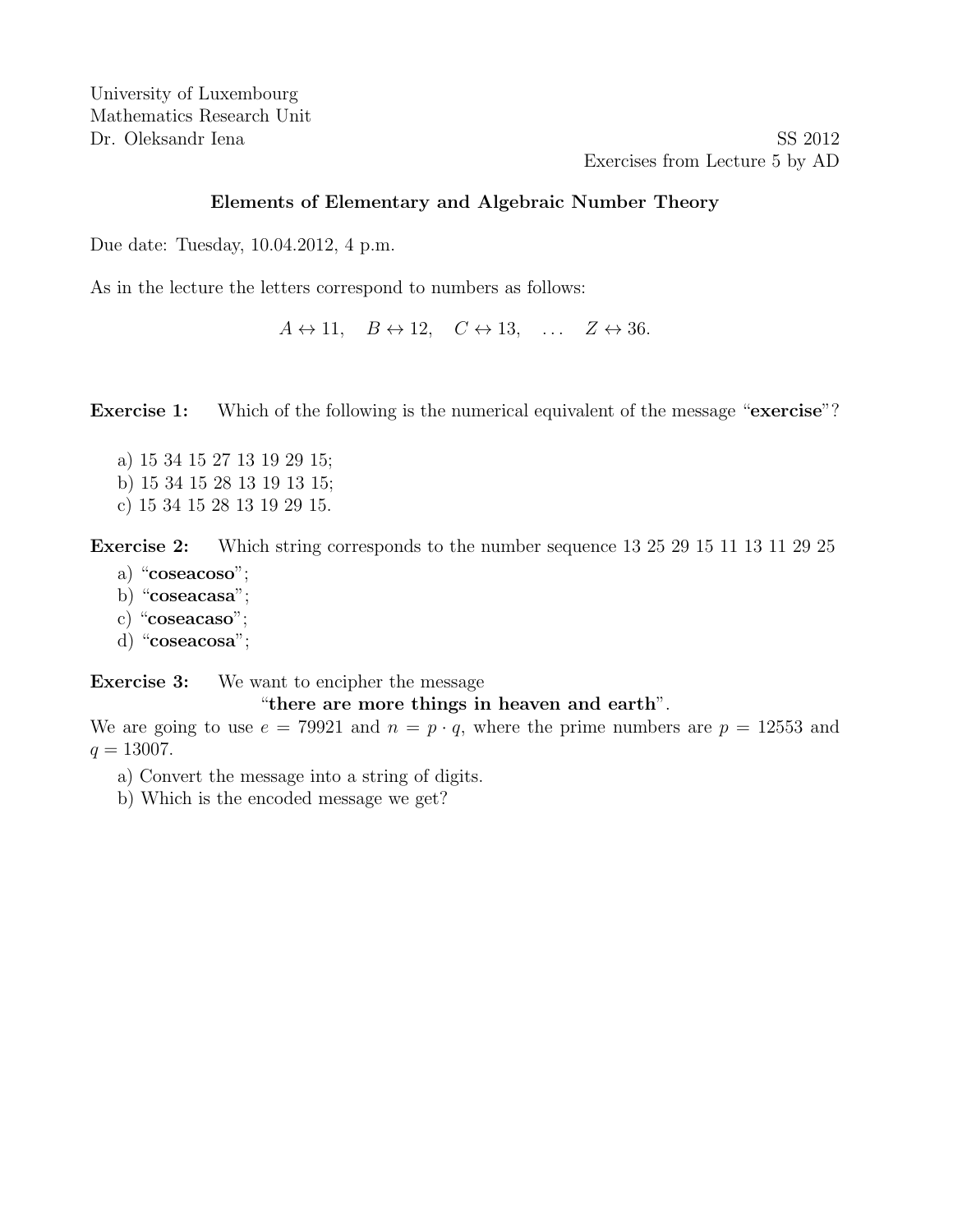University of Luxembourg Mathematics Research Unit Dr. Oleksandr Iena SS 2012

Exercises from Lecture 6 by MS

# Elements of Elementary and Algebraic Number Theory

Due date: Tuesday, 17.04.2012, 4 p.m.

**Exercise 1:** Compute the Jacobi symbols 
$$
\left(\frac{37}{859}\right)
$$
 and  $\left(\frac{10270}{25511}\right)$ .

Exercise 2: Show that

$$
\left(\frac{41}{51}\right) = 1,
$$

but 41 is not a quadratic residue modulo 51.

Exercise 3: Find a solution of the equation

$$
x^2 \equiv 56 \mod 113.
$$

Hint: Use the last lemma seen in the class.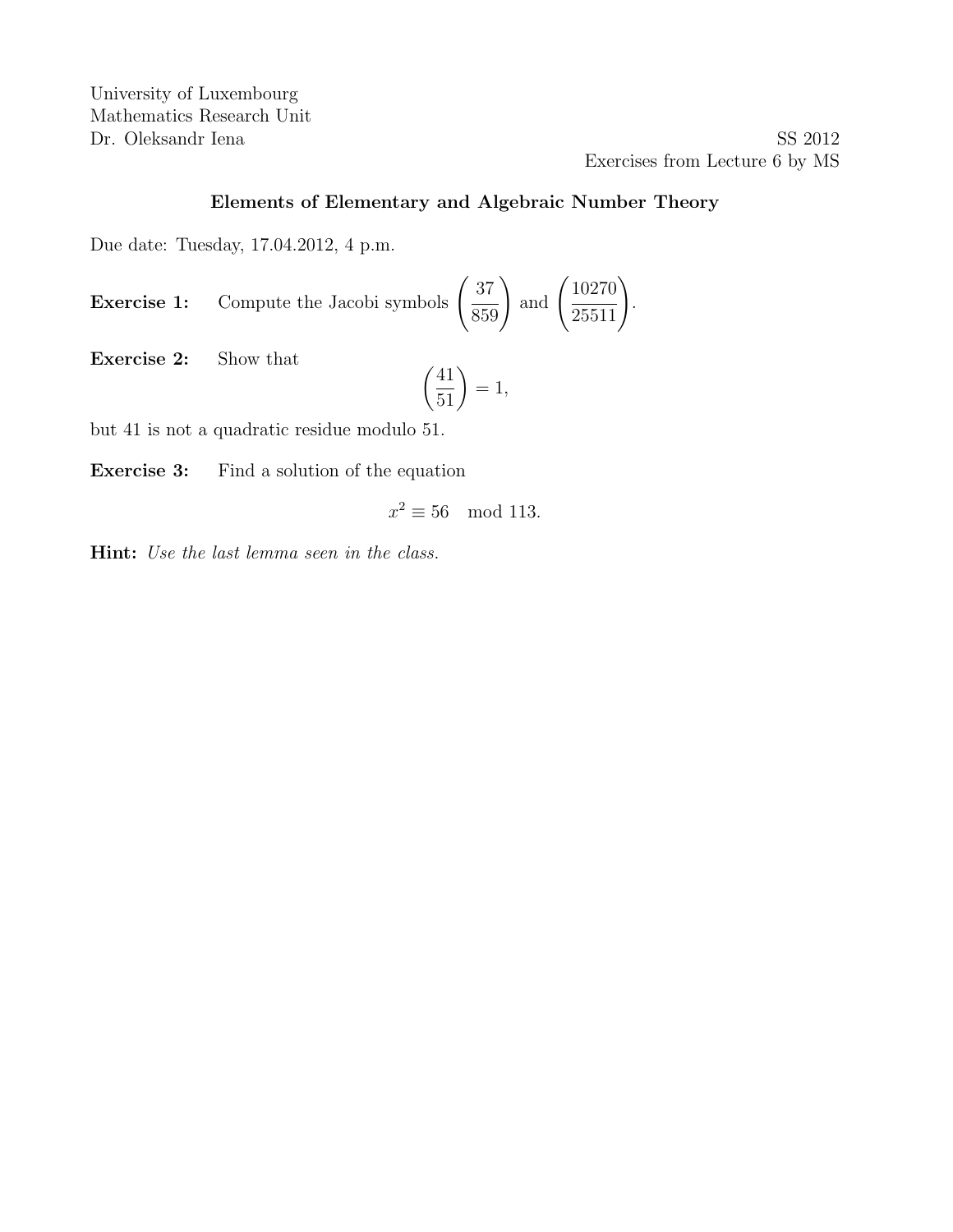# Elements of Elementary and Algebraic Number Theory Primality tests

Due date: Tuesday, 24.04.2012, 4 p.m.

Exercise 1: Use Korselt's Criterion to determine which of the following numbers are Carmichael numbers.

a) 1105;

b) 6601;

c) 10659.

**Exercise 2:** Let  $n = 1105$ , so  $n - 1 = 2^4 \cdot 69$ . Compute the values of

269 mod 1105,  $2^{2.69} \mod 1105$ ,  $2^{4.69} \mod 1105$ ,  $2^{8.69} \mod 1105$ 

and use the Rabin-Miller test to conclude that  $n$  is composite.

Exercise 3: Find the prime factors of the numbers 29591 and 127433 using Fermat factorisation method.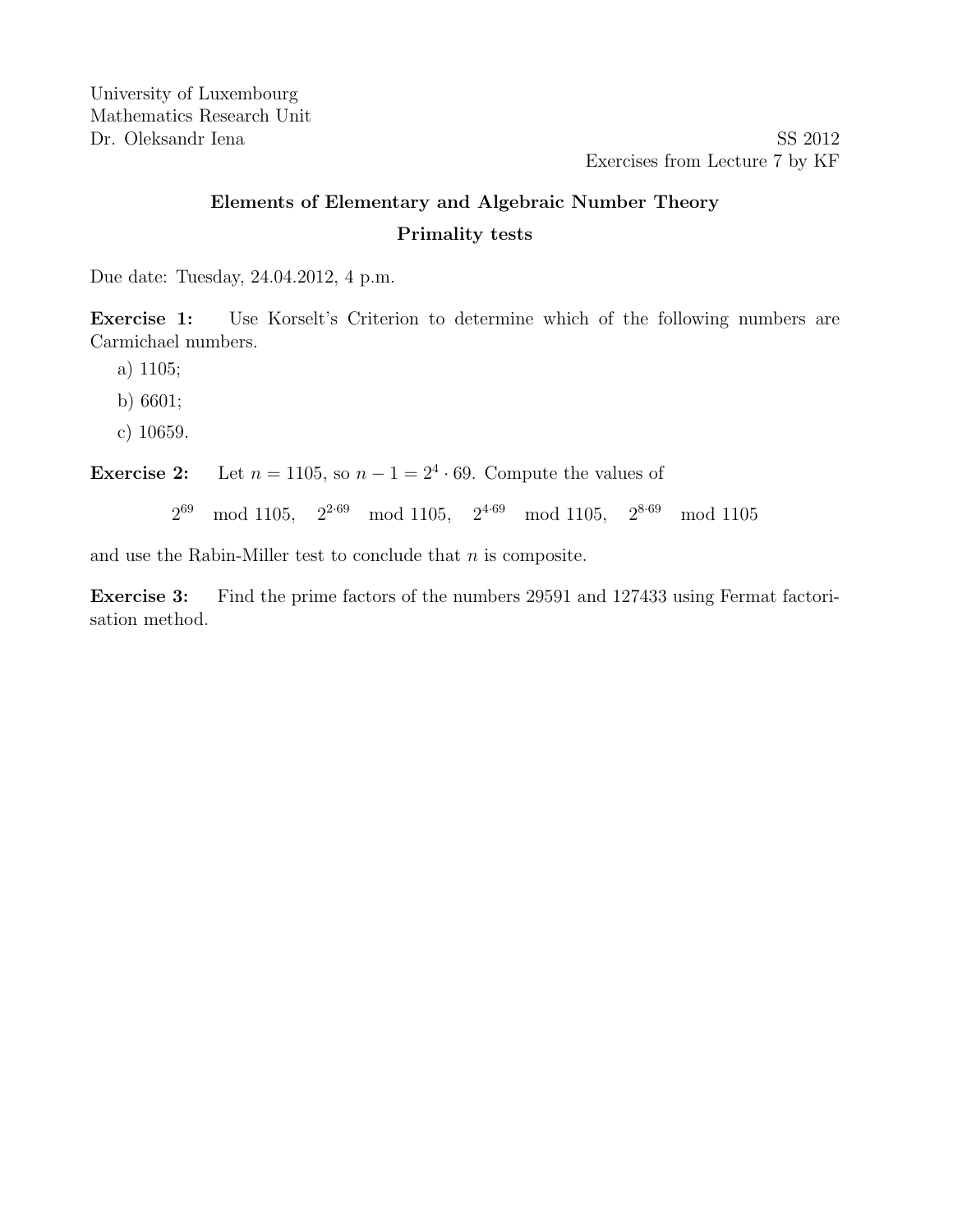Dr. Oleksandr Iena SS 2012 Exercises from Lecture 8 by RDS

### Elements of Elementary and Algebraic Number Theory

Due date: Tuesday, 8.05.2012, 4 p.m.

Exercise 1: a) Find all solutions of the equation

 $x^2 - 2 \equiv 0 \mod 7^k$ 

for  $k = 1, 2, 3, 4$ .

b) Consider the solutions for  $k = 4$  as elements of  $\mathbb{Z}_7$  and write down their reduced representations.

**Exercise 2:** Compute  $\varepsilon_7(137)$ .

**Exercise 3:** Calculate the reduced forms of the following elements of  $\mathbb{Z}_5$ .

a)  $(3 \cdot 5^0 + 2 \cdot 5^1 + 4 \cdot 5^2) + (4 \cdot 5^0 + 2 \cdot 5^1 + 1 \cdot 5^2);$ 

b)  $(4 \cdot 5^0 + 3 \cdot 5^1 + 1 \cdot 5^2 + 4 \cdot 5^3) \cdot (1 \cdot 5^0 + 3 \cdot 5^1)$ .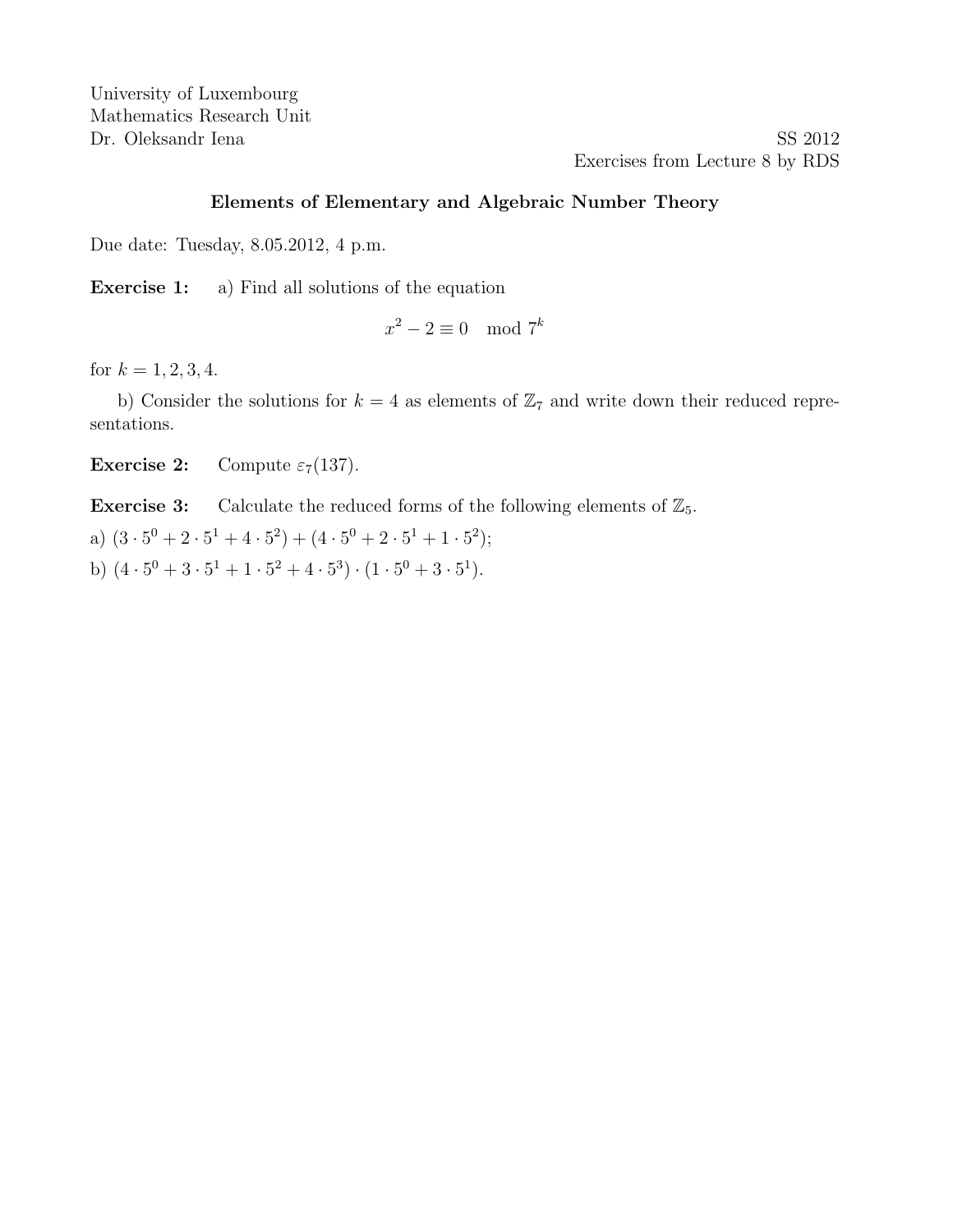Dr. Oleksandr Iena SS 2012 Exercises from Lecture 9 by AD

## Elements of Elementary and Algebraic Number Theory

Due date: Tuesday, 15.05.2012, 4 p.m.

Exercise 1: Represent 178 and 4797 as the sums of two squares as seen in the lecture.

Exercise 2: Find two smallest natural numbers with two different representations as sums of two squares, i. e.,  $n \in \mathbb{N}$  such that

 $n = a^2 + b^2 = c^2 + d^2$ ,  $a, b, c, d \in \mathbb{N}$ ,  $\{a, b\} \neq \{c, d\}.$ 

Exercise 3: Find a reason why integers can not be represented as a unique sum of two squares.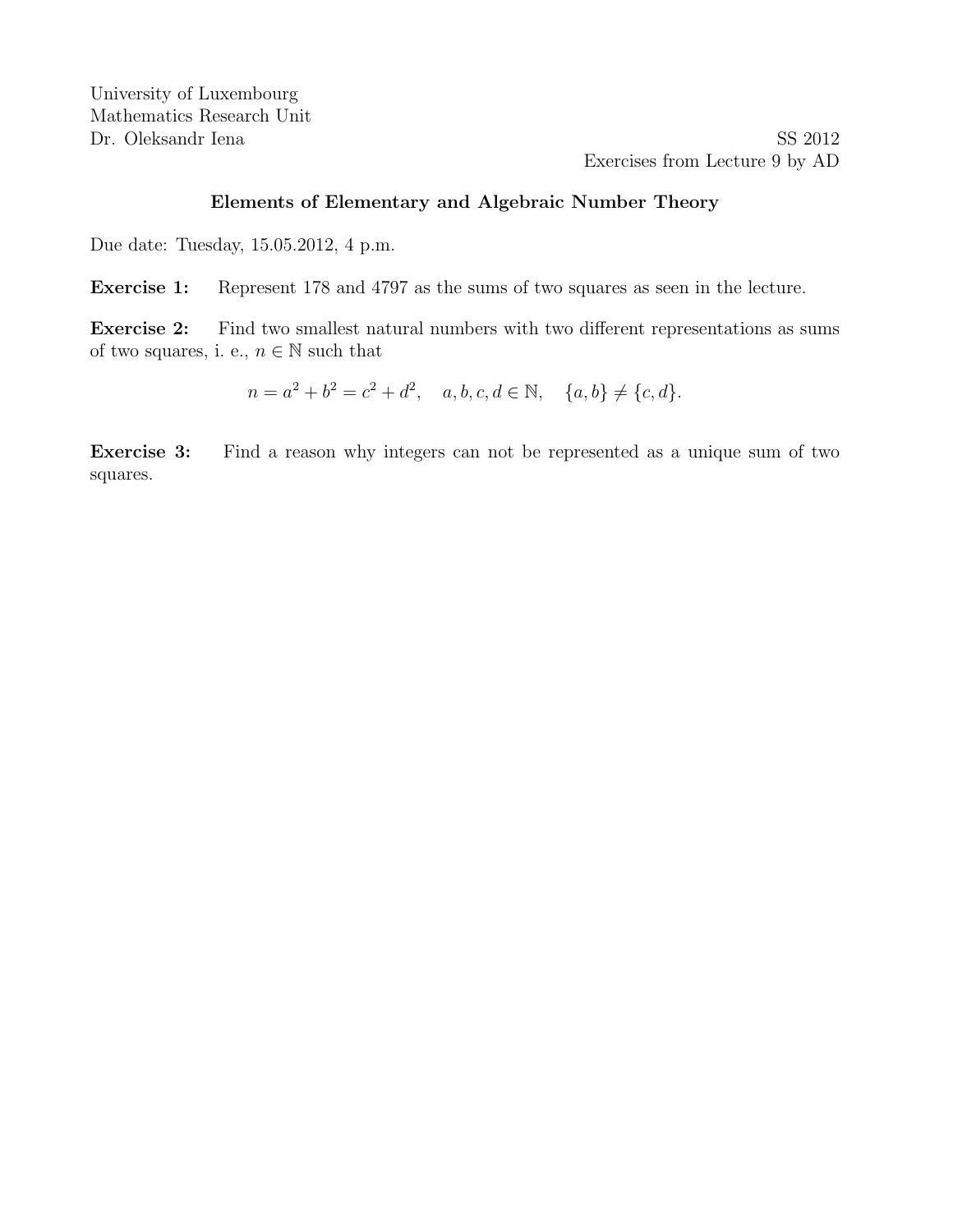Dr. Oleksandr Iena SS 2012 Exercises from Lecture 10 by KF and RDS

## Elements of Elementary and Algebraic Number Theory

Due date: Tuesday, 22.05.2012, 4 p.m.

Exercise 1: Find the solutions of the equation

 $x^2 \equiv 3 \mod 13$ 

using  $z = 5$  as a quadratic non-residue.

Exercise 2: Apply the algorithm from the lecture in order to solve the equation

$$
x^2 \equiv 4 \mod 17.
$$

Exercise 3: Solve the equation

 $x^2 \equiv 56 \mod 113$ .